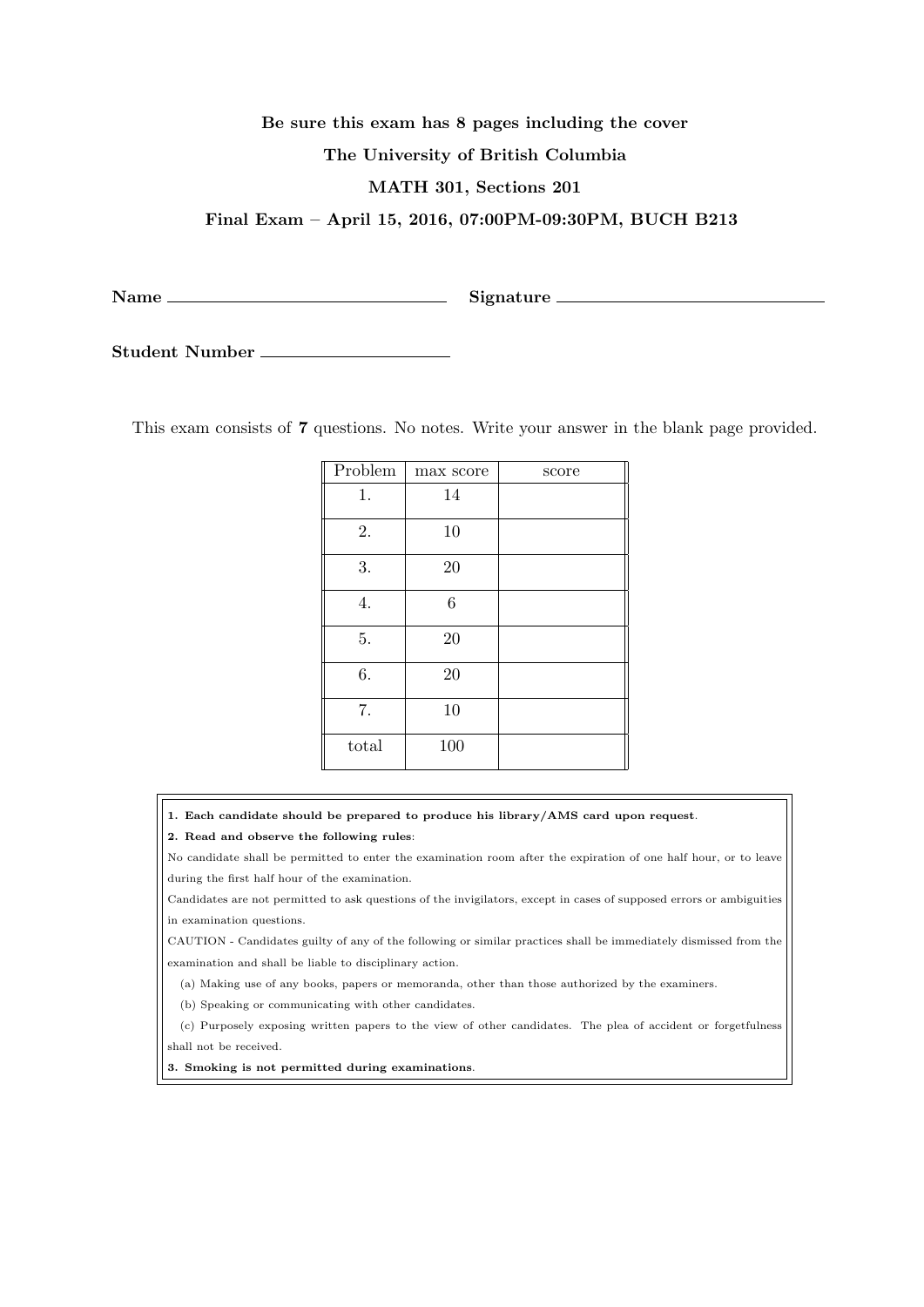(14 points) 1. Use complex contour to compute the following real integral

$$
\int_0^{+\infty} \frac{\sqrt{x} \, \log(x)}{x^2 + 1} dx
$$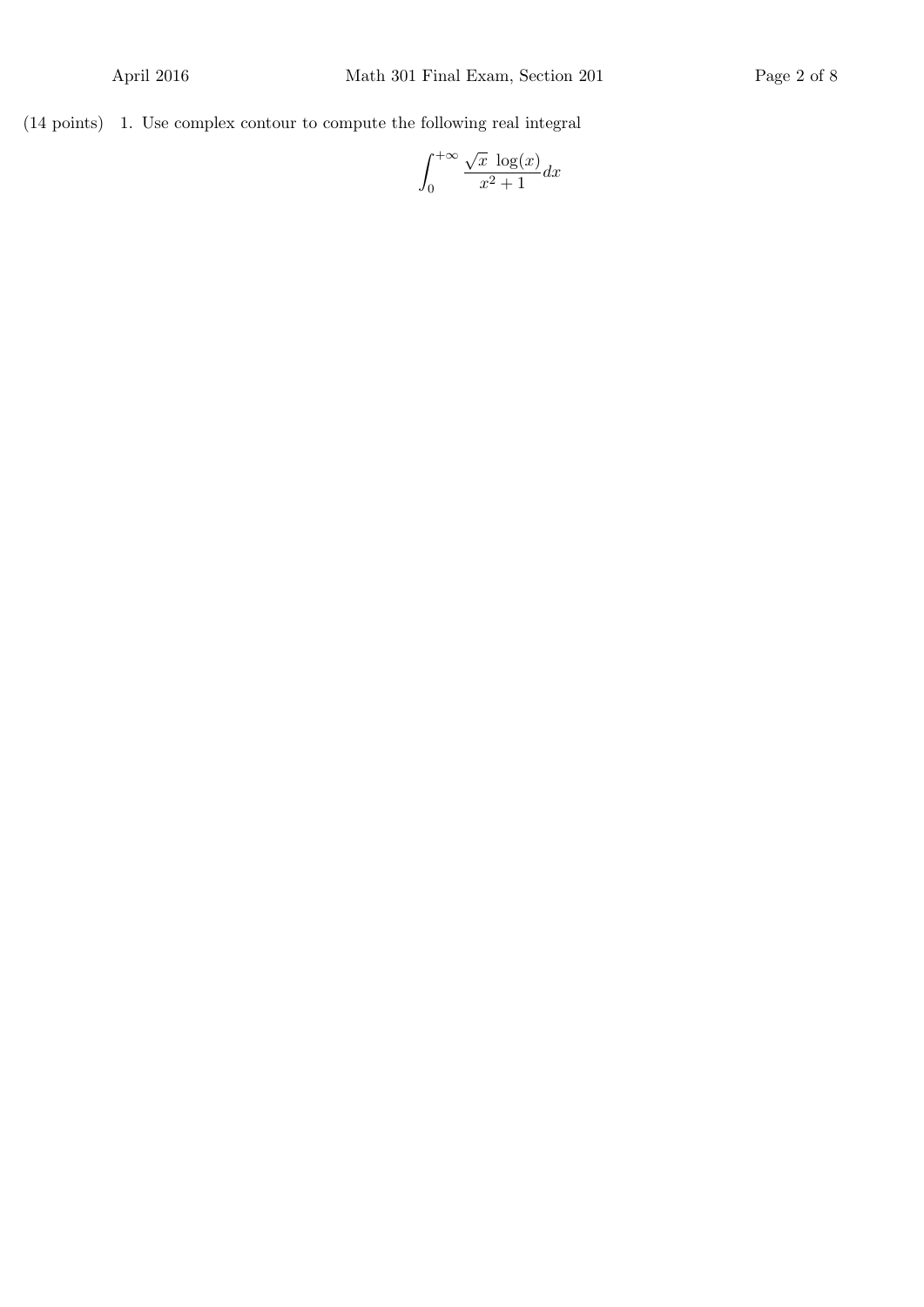(10 points) 2. Find the image of  $\mathbb{C}\setminus\{-1 \leq x \leq 1, y = 0\}$  under the mapping  $w = \left(\frac{z-1}{z+1}\right)^{\frac{1}{3}}$ , where  $\mathbb{C}$  is the complex plane. Here we take the principal branch of the cubic root. Hint: do it in steps.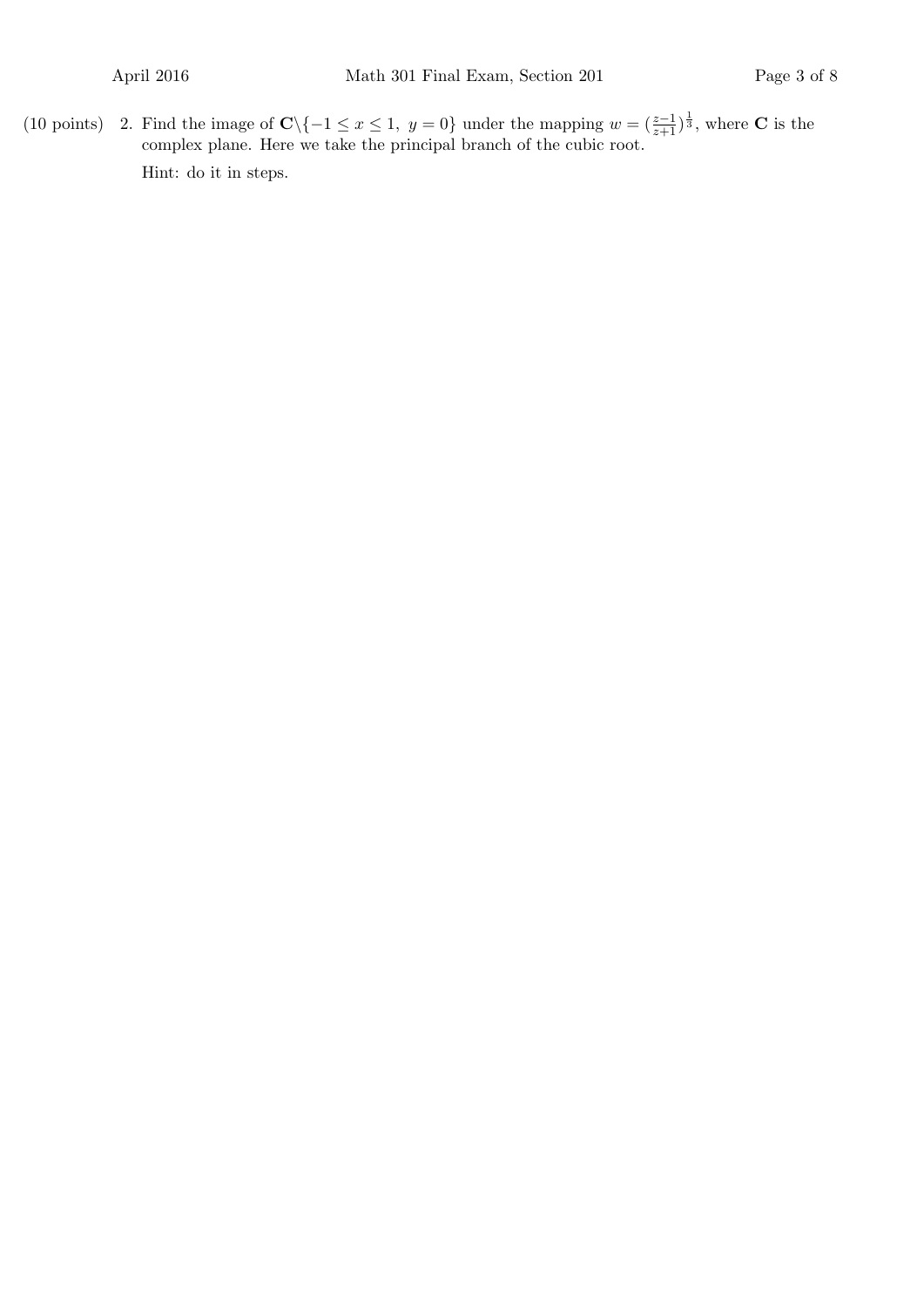(20 points) 3. Using conformal mapping to find the solution  $\phi(x, y)$  to Laplace's equation outside the two circles  $C_1$  :  $|z - 2i| = 1$  and  $C_2$  :  $|z + 2i| = 1$ . You are given that  $\phi = 0$  on  $C_1$  and  $\phi = 1$  on  $C_2$ . Hint: You may assume that the symmetric points are on the imaginary axis.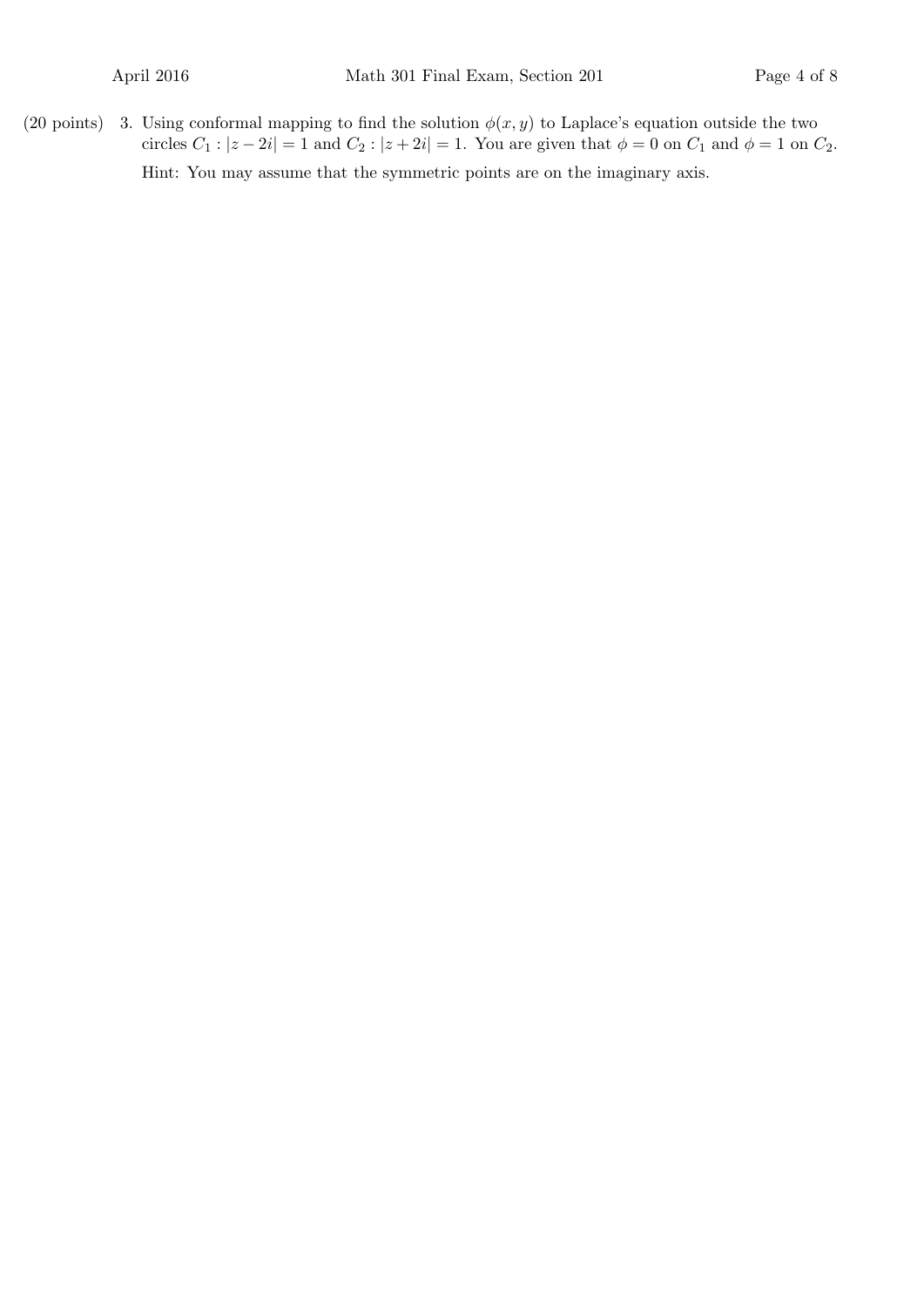(6 points) 4. Let  $\Omega(z) = i(z^2 - 1)^{\frac{1}{2}} = \Phi(z) + i\Psi(z)$  be a complex velocity potential, where the principal branch of square root is chosen. Find the streamline  $\Psi(z) = 0$ .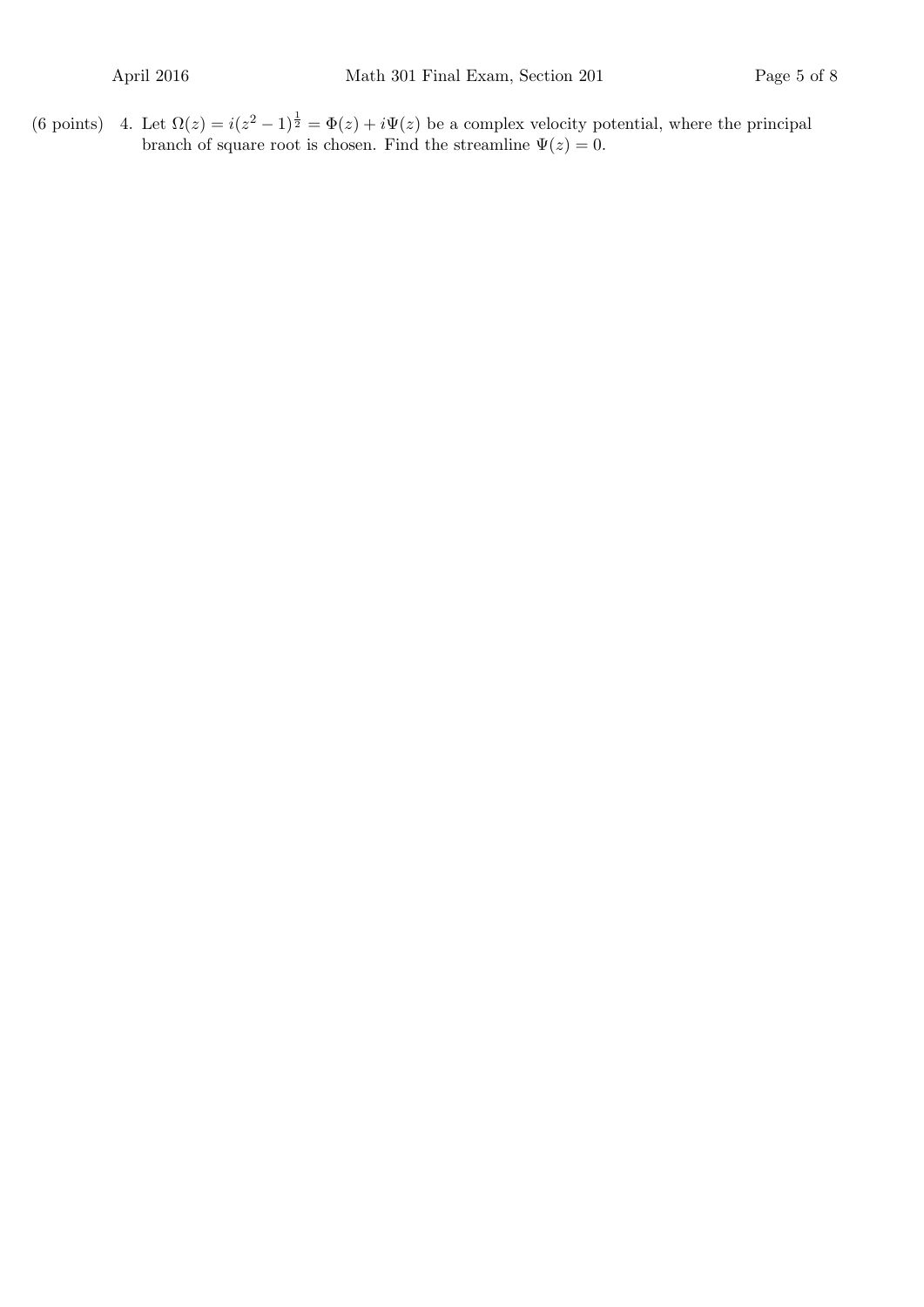(20 points) 5. Using Fourier Transform to find an integral representation for the solution to

$$
u_{tt} = -u_{xxxx}, -\infty < x < \infty, t > 0
$$
\n
$$
u(x, 0) = f(x), \ u_t(x, 0) = 0
$$

We may assume that  $u, u_x, u_{xx}, u_{xxx} \to 0$  as  $|x| \to +\infty$ . Write your solution in terms of a convolution with  $f(x)$ .

Hint: You may use the following fact

$$
\int_0^{+\infty} e^{-ix^2} dx = \frac{\sqrt{\pi}}{2\sqrt{2}} (1 - i)
$$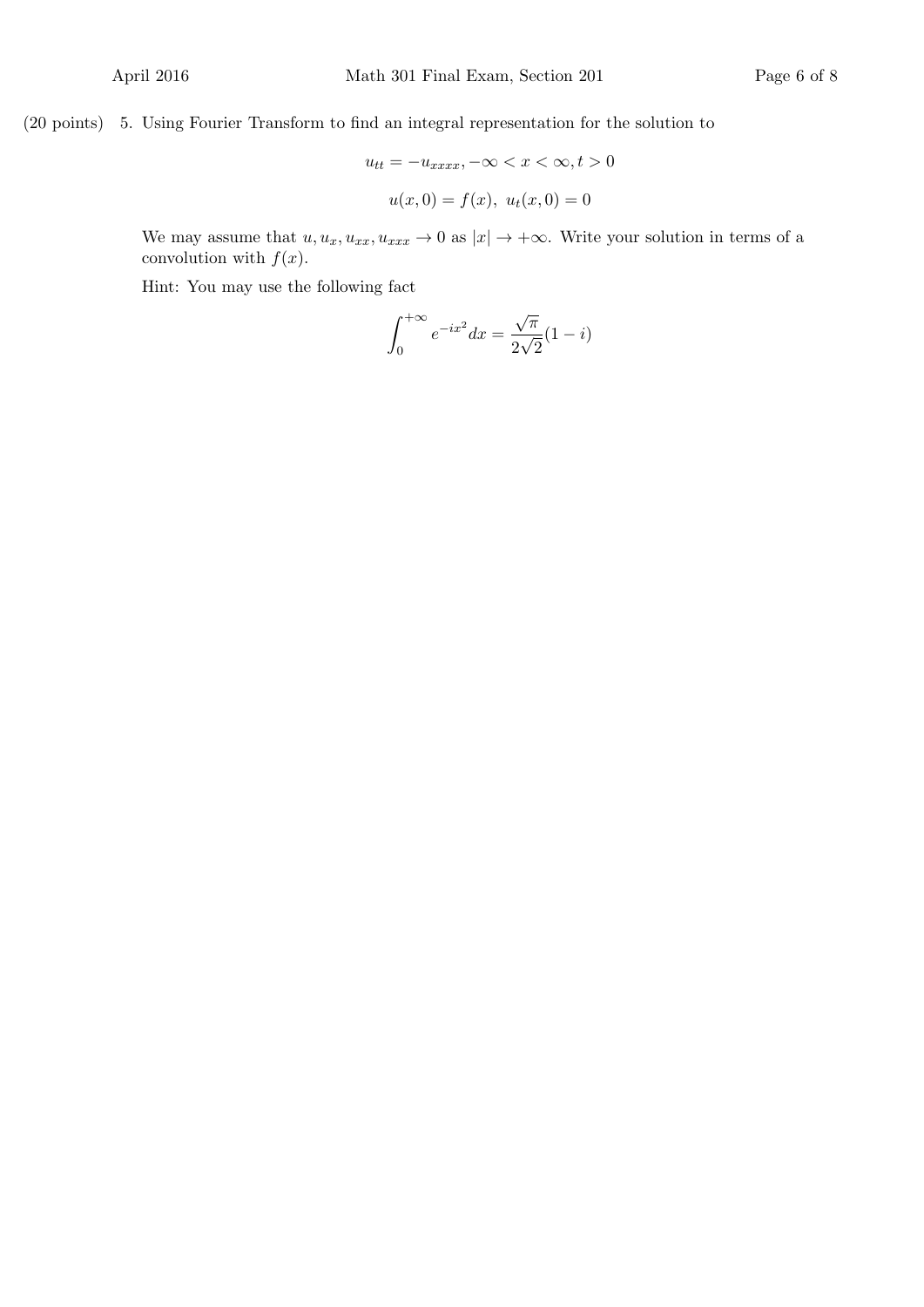## (20 points) 6. Using the Laplace Transform to solve the following first order differential equation

$$
y'' + 5y' + 6y = f(t), t > 0, y(0) = 1, y'(0) = 0
$$

where  $f(t) = e^{-t}$  for  $0 \le t \le 1$  and  $f(t+1) = f(t)$  for  $t > 1$ . Find the periodic part and non-periodic part of the solution respectively.

Hint: You may use the following fact

$$
\mathcal{L}[u_c(t)f(t-c)](s) = e^{-cs}\mathcal{L}[f](s)
$$

where  $\mathcal L$  denotes the Laplace transform and  $u_c(t) = 0$  for  $t < c$  and  $u_c(t) = 1$  for  $t > c$ .